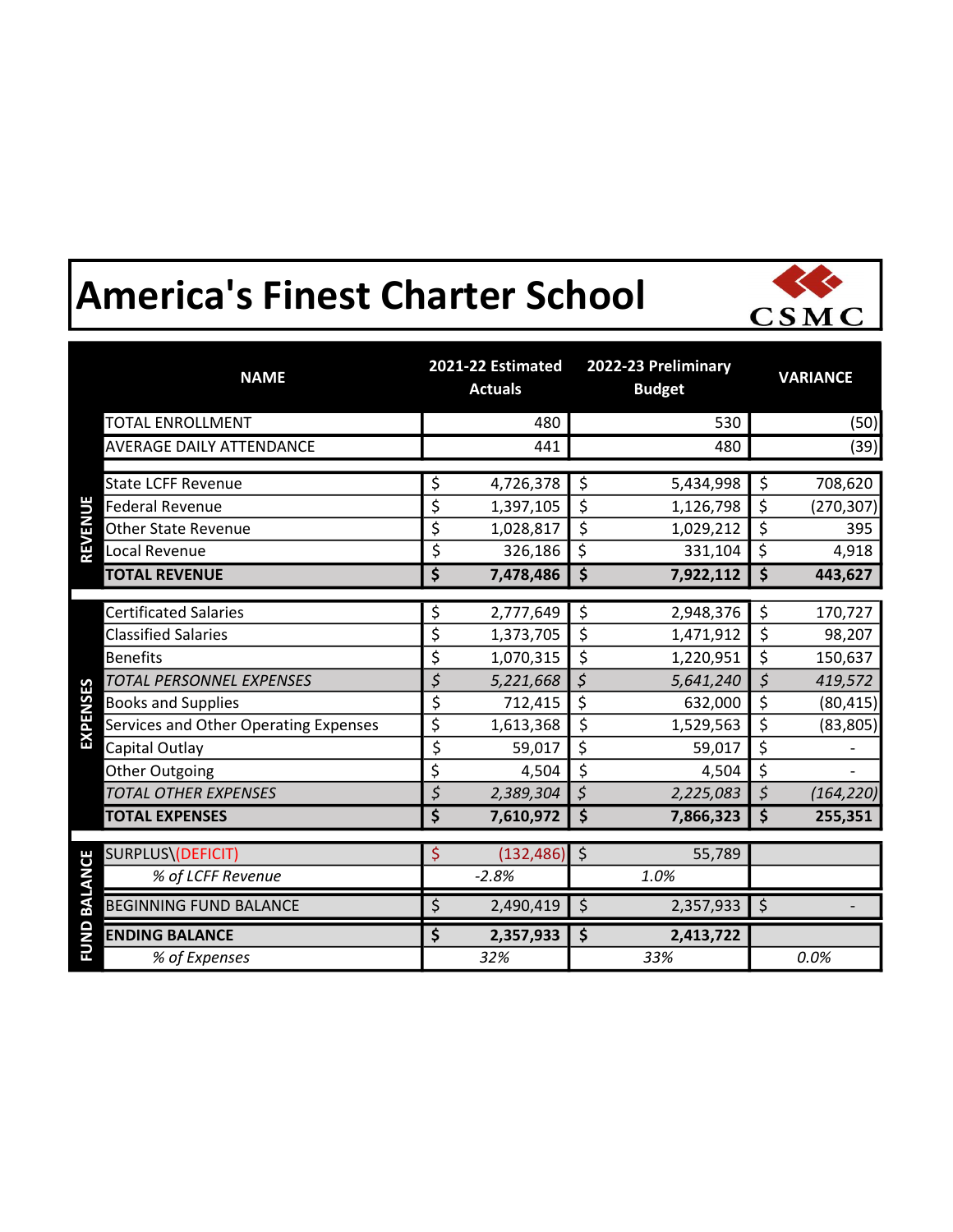| <b>ACCT</b>       | <b>ACCOUNT NAME</b>                                         | 2021-22 Estimated<br><b>Actuals</b> | 2022-23<br>Preliminary<br><b>Budget</b> | <b>VARIANCE</b>              |  |  |  |  |
|-------------------|-------------------------------------------------------------|-------------------------------------|-----------------------------------------|------------------------------|--|--|--|--|
| <b>LCFF</b>       |                                                             |                                     |                                         |                              |  |  |  |  |
|                   | 8011 LCFF; state aid                                        | 1,441,553                           | 1,843,384                               | 401,831                      |  |  |  |  |
|                   | 8012 LCFF; EPA                                              | 88,112                              | 96,000                                  | 7,888                        |  |  |  |  |
|                   | 8096 In-Lieu of Property Taxes                              | 3,208,391                           | 3,495,614                               | 287,223                      |  |  |  |  |
|                   | 8019 Prior Year Income/Adjustments                          | (11, 678)                           |                                         | 11,678                       |  |  |  |  |
|                   | TOTAL LCFF REVENUE \$                                       | 4,726,378 \$                        | 5,434,998 \$                            | 708,620                      |  |  |  |  |
|                   | <b>FEDERAL</b>                                              |                                     |                                         |                              |  |  |  |  |
|                   | 8181 Special Education - Federal                            | 57,125                              | 60,000                                  | 2,875                        |  |  |  |  |
|                   | 8220 Federal Child Nutrition                                |                                     |                                         |                              |  |  |  |  |
|                   | 8290 ALL OTHER FEDERAL REVENUE - 21ST CENTURY               | 72,219                              |                                         | (72, 219)                    |  |  |  |  |
|                   | 8290-3212 ESSERS CARE 2                                     | 248,287                             | 300,000                                 | 51,713                       |  |  |  |  |
| 8290-3213         | <b>ESSER CARE 3</b>                                         |                                     | 500,000                                 | 500,000                      |  |  |  |  |
| 8290-3214         | <b>ESSER CARE 3 (20%)</b>                                   |                                     | $\overline{\phantom{a}}$                |                              |  |  |  |  |
| 8290-32           | <b>ESSERS CARE</b>                                          | 13                                  | $\overline{\phantom{a}}$                | (13)                         |  |  |  |  |
|                   | 8291 Title I                                                | 206,264                             | 206,264                                 |                              |  |  |  |  |
|                   | 8292 Title II                                               | 22,775                              | 22,775                                  | $\qquad \qquad -$            |  |  |  |  |
|                   | 8293 Title III                                              | 25,050                              | 25,050                                  | $\qquad \qquad \blacksquare$ |  |  |  |  |
|                   | 8294 Title IV                                               | 12,709                              | 12,709                                  |                              |  |  |  |  |
|                   | 8296 Other Federal Revenue                                  | 744,178                             |                                         | (744, 178)                   |  |  |  |  |
|                   | 8299 Prior Year Federal Revenue                             | 8,485                               | $\blacksquare$                          |                              |  |  |  |  |
|                   | TOTAL FEDERAL REVENUE \$                                    | 1,397,105                           | \$<br>1,126,798 \$                      | (8, 485)                     |  |  |  |  |
|                   |                                                             |                                     |                                         | (261, 822)                   |  |  |  |  |
|                   | <b>OTHER STATE</b>                                          |                                     |                                         |                              |  |  |  |  |
| 8550-K8           | <b>MANDATE BLOCK GRANT K-8</b>                              | 5,935                               | 7,987                                   | 2,052                        |  |  |  |  |
| 8550-912          | <b>MANDATE BLOCK GRANT 9-12</b>                             | 4,387                               | 4,877                                   | 490                          |  |  |  |  |
| 8560-12           | RESTRICTED LOTTERY                                          | 28,636                              | 31,200                                  | 2,564                        |  |  |  |  |
| 8560-22           | LOTTERY                                                     | 71,811                              | 78,240                                  | 6,429                        |  |  |  |  |
|                   | 8590 OTHER STATE REVENUE                                    |                                     |                                         | $\overline{\phantom{a}}$     |  |  |  |  |
| 8590-66           | <b>MENTAL HEALTH</b>                                        | 112,800                             | 112,800                                 |                              |  |  |  |  |
| 8590-61           | <b>ASES</b>                                                 | 136,951                             | 150,000                                 | 13,049                       |  |  |  |  |
| 8590-6266         | <b>Educator Effectiveness</b>                               | 116,442                             | ÷.                                      | (116, 442)                   |  |  |  |  |
| 8590-7422         | IPI                                                         | 172,298                             | $\overline{\phantom{a}}$                | (172, 298)                   |  |  |  |  |
| 8590-7425         | <b>ELO 10%</b>                                              | 31,168                              | $\overline{\phantom{a}}$                | (31, 168)                    |  |  |  |  |
| 8590-7426 ELO 90% |                                                             | 276,772                             |                                         | (276, 772)                   |  |  |  |  |
| 8590-2600         | <b>ELOP</b>                                                 |                                     | 311,122                                 | 311,122                      |  |  |  |  |
| 8590-6053         | Universal Pre-K                                             | $\overline{\phantom{a}}$            | 57,386                                  | 57,386                       |  |  |  |  |
| 8590-7412         | A-G: Access Grant                                           |                                     | 75,000                                  | 75,000                       |  |  |  |  |
| 8590-7413         | A-G: Learning Loss Grant                                    |                                     | 75,000                                  | 75,000                       |  |  |  |  |
|                   | 8591 SB740                                                  | 120,576                             | 125,600                                 | 5,024                        |  |  |  |  |
|                   | 8599 Prior Year State Income/Adjustments                    | (48,960)                            |                                         | 48,960                       |  |  |  |  |
|                   | TOTAL OTHER STATE REVENUE \$                                | 1,028,817 \$                        | 1,029,212 \$                            | 395                          |  |  |  |  |
|                   | <b>LOCAL</b>                                                |                                     |                                         |                              |  |  |  |  |
|                   | 8639 Student Lunch Revenue                                  | $\overline{\phantom{a}}$            | $\overline{\phantom{a}}$                | $\overline{\phantom{a}}$     |  |  |  |  |
|                   | 8650 Rental Income                                          | 3,594                               | $\overline{\phantom{a}}$                | (3, 594)                     |  |  |  |  |
|                   | 8660 Interest Income                                        | 4,369                               | $\overline{\phantom{a}}$                | (4, 369)                     |  |  |  |  |
|                   | 8682 Foundation Grants/Donations                            | 1,950                               | $\overline{\phantom{a}}$                | (1,950)                      |  |  |  |  |
|                   | 8685 School Site Fundraising                                | 554                                 |                                         | (554)                        |  |  |  |  |
|                   | 8698 E-rate Revenue                                         | $\omega$                            | ÷,                                      | $\blacksquare$               |  |  |  |  |
|                   | 8699 All Other Local Revenue                                | 6,946                               | $\blacksquare$                          | (6, 946)                     |  |  |  |  |
|                   | 8791 SPED State/Other Transfers of Apportionments from Coun |                                     |                                         |                              |  |  |  |  |
|                   | 8792 SPED State/Other Transfers of Apportionments from Coun | 303,837                             | 331,104                                 | 27,267                       |  |  |  |  |
|                   | 8982 Foundation Grants/Donations                            |                                     |                                         |                              |  |  |  |  |
|                   | 8983 All Other Local Revenue                                |                                     |                                         |                              |  |  |  |  |
|                   |                                                             | 4,936                               |                                         | (4,936)                      |  |  |  |  |
|                   | TOTAL LOCAL REVENUE \$                                      | 326,186                             | \$<br>331,104                           | \$<br>4,918                  |  |  |  |  |
|                   | TOTAL REVENUE \$                                            | 7,478,486                           | \$<br>7,922,112                         | 452,112<br>\$.               |  |  |  |  |